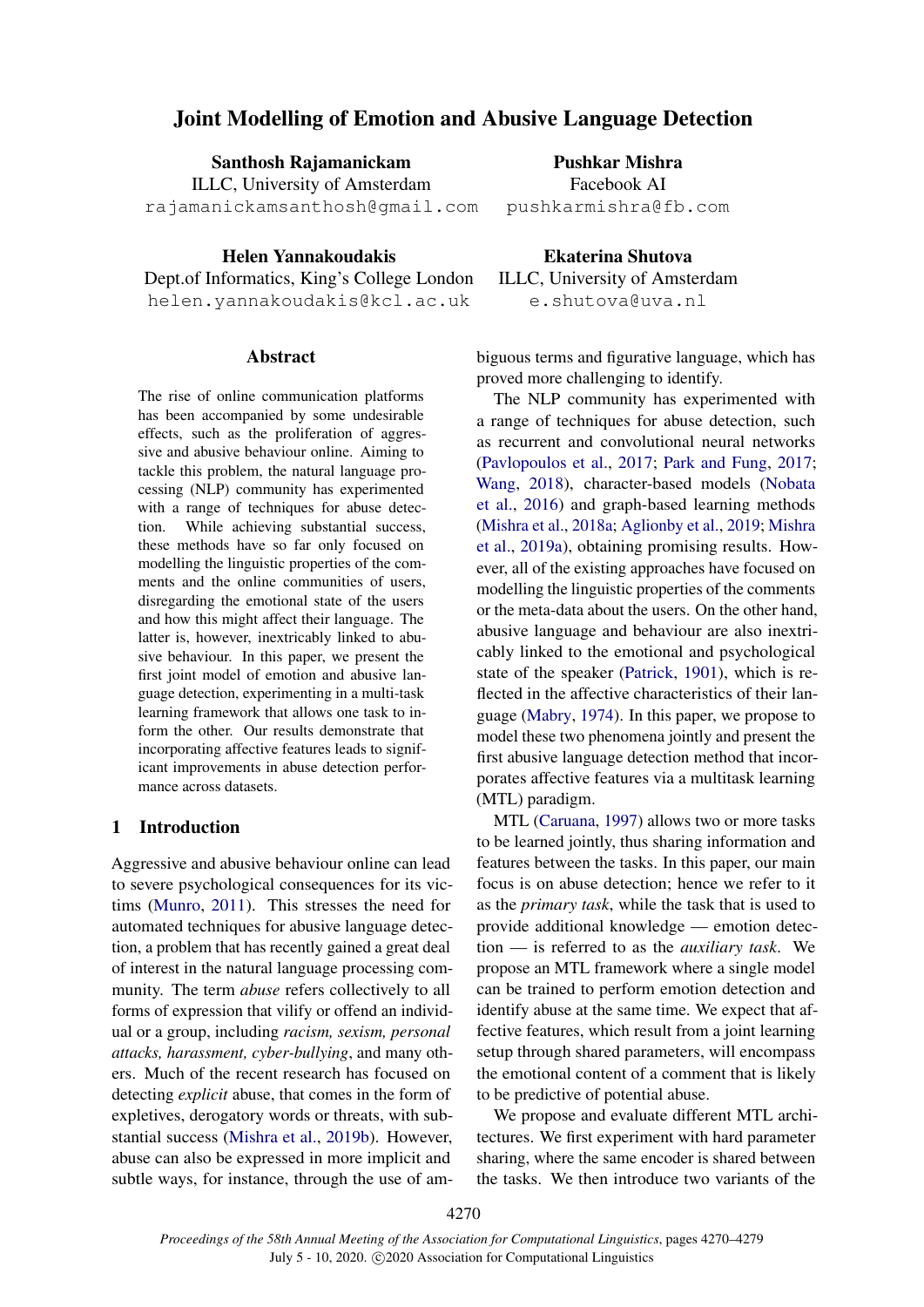MTL model to relax the hard sharing constraint and further facilitate positive transfer. Our results demonstrate that the MTL models significantly outperform single-task learning (STL) in two different abuse detection datasets. This confirms our hypothesis of the importance of affective features for abuse detection. Furthermore, we compare the performance of MTL to a transfer learning baseline and demonstrate that MTL provides significant improvements over transfer learning.

# 2 Related Work

Techniques for abuse detection have gone through several stages of development, starting with extensive manual feature engineering and then turning to deep learning. Early approaches experimented with lexicon-based features [\(Gitari et al.,](#page-8-10) [2015\)](#page-8-10), bagof-words (*BOW*) or *n-gram* features [\(Sood et al.,](#page-9-1) [2012;](#page-9-1) [Dinakar et al.,](#page-8-11) [2011\)](#page-8-11), and user-specific features, such as age [\(Dadvar et al.,](#page-8-12) [2013\)](#page-8-12) and gender [\(Waseem and Hovy,](#page-9-2) [2016\)](#page-9-2).

With the advent of deep learning, the trend shifted, with abundant work focusing on neural architectures for abuse detection. In particular, the use of convolutional neural networks (*CNN*s) for detecting abuse has shown promising results [\(Park](#page-8-3) [and Fung,](#page-8-3) [2017;](#page-8-3) [Wang,](#page-9-0) [2018\)](#page-9-0). This can be attributed to the fact that *CNN*s are well suited to extract local and position-invariant features [\(Yin](#page-9-3) [et al.,](#page-9-3) [2017\)](#page-9-3). Character-level features have also been shown to be beneficial in tackling the issue of Out-of-Vocabulary (OOV) words [\(Mishra et al.,](#page-8-13) [2018b\)](#page-8-13), since abusive comments tend to contain obfuscated words. Recently, approaches to abuse detection have moved towards more complex models that utilize auxiliary knowledge in addition to the abuse-annotated data. For instance, [Mishra](#page-8-5) [et al.](#page-8-5) [\(2018a,](#page-8-5) [2019a\)](#page-8-6) used community-based author information as features in their classifiers with promising results. [Founta et al.](#page-8-14) [\(2019\)](#page-8-14) used transfer learning to fine-tune features from the author metadata network to improve abuse detection.

MTL, introduced by [Caruana](#page-8-9) [\(1997\)](#page-8-9), has proven successful in many NLP problems, as illustrated in the MTL survey of [Zhang and Yang](#page-9-4) [\(2017\)](#page-9-4). It is interesting to note that many of these problems are domain-independent tasks, such as part-of-speech tagging, chunking, named entity recognition, etc. [\(Collobert and Weston,](#page-8-15) [2008\)](#page-8-15). These tasks are not restricted to a particular dataset or domain, i.e., any text data can be annotated for the phenomena

involved. On the contrary, tasks such as abuse detection are domain-specific and restricted to a handful of datasets (typically focusing on online communication), therefore presenting a different challenge to MTL.

Much research on emotion detection cast the problem in a categorical framework, identifying specific classes of emotions and using e.g., Ekman's model of six emotions [\(Ekman,](#page-8-16) [1992\)](#page-8-16), namely anger, disgust, fear, happiness, sadness, surprise. Other approaches adopt the Valence-Arousal-Dominance (*VAD*) model of emotion [\(Mehrabian,](#page-8-17) [1996\)](#page-8-17), which represents polarity, degree of excitement, and degree of control, each taking a value from a range. The community has experimented with a variety of computational techniques for emotion detection, including vector space modelling [\(Danisman and Alpkocak,](#page-8-18) [2008\)](#page-8-18), machine learning classifiers [\(Perikos and Hatzilygeroudis,](#page-9-5) [2016\)](#page-9-5) and deep learning methods [\(Zhang et al.,](#page-9-6) [2018\)](#page-9-6). In their work, [Zhang et al.](#page-9-6) [\(2018\)](#page-9-6) take an MTL approach to emotion detection. However, all the tasks they consider are emotion-related (annotated for either classification or emotion distribution prediction), and the results show improvements over single-task baselines. [Akhtar et al.](#page-7-1) [\(2018\)](#page-7-1) use a multitask ensemble architecture to learn emotion, sentiment, and intensity prediction jointly and show that these tasks benefit each other, leading to improvements in performance. To the best of our knowledge, there has not yet been an approach investigating emotion in the context of abuse detection.

### 3 Datasets

The tasks in an MTL framework should be related in order to obtain positive transfer. MTL models are sensitive to differences in the domain and distribution of data [\(Pan and Yang,](#page-8-19) [2009\)](#page-8-19). This affects the stability of training, which may deteriorate performance in comparison to an STL model [\(Zhang](#page-9-4) [and Yang,](#page-9-4) [2017\)](#page-9-4). We experiment with abuse and emotion detection datasets<sup>[1](#page-1-0)</sup> that are from the same data domain — Twitter. All of the datasets were subjected to the same pre-processing steps, namely lower-casing, mapping all *mentions* and *URLs* to a common token (i.e., *MTN* and *LURL*) and mapping hashtags to words.

<span id="page-1-0"></span><sup>&</sup>lt;sup>1</sup>We do not own any rights to the datasets (or the containing tweets). In the event of one who wishes to attain any of the datasets, to avoid redistribution infringement, we request them to contact the authors/owners of the source of the datasets.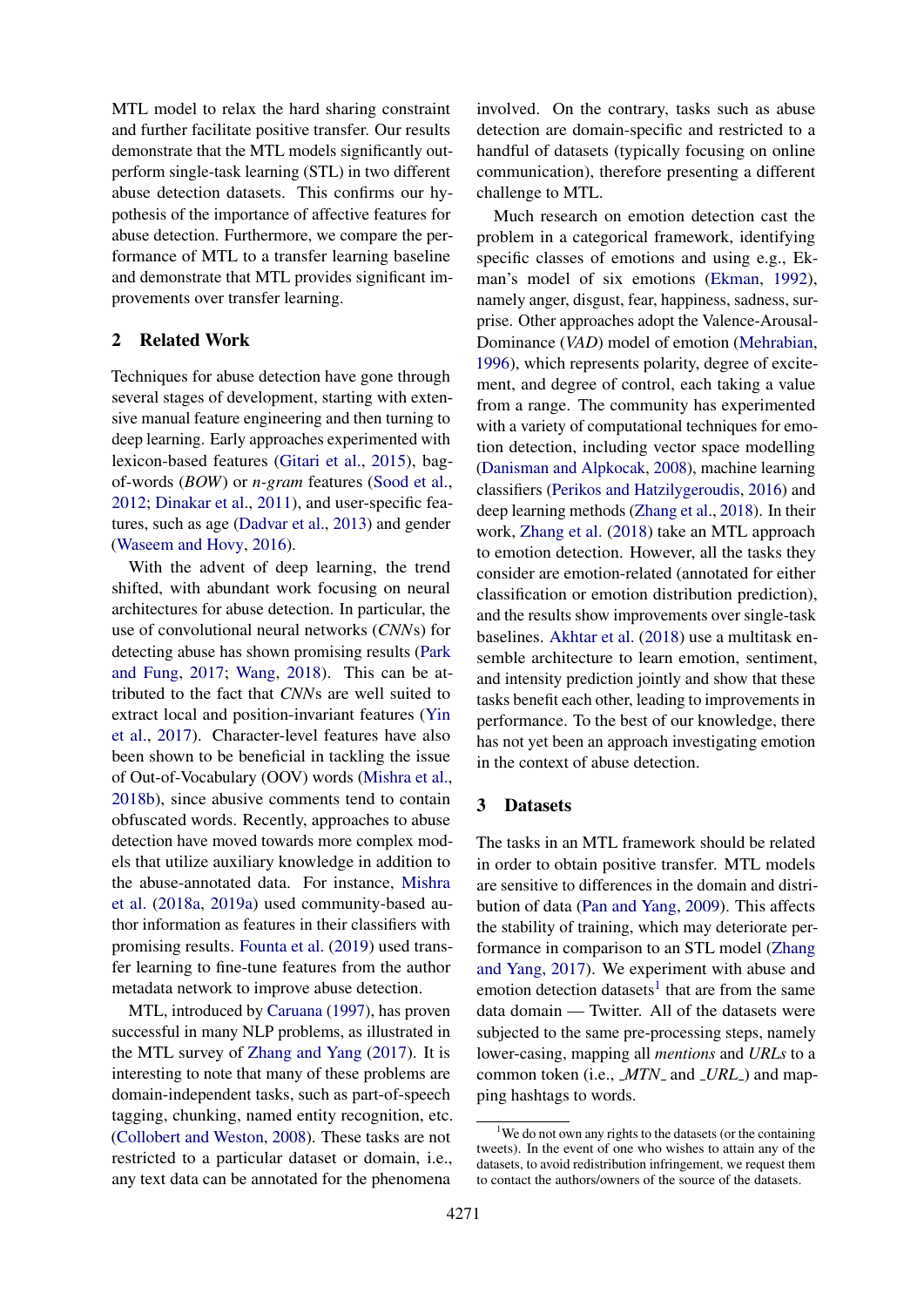### 3.1 Abuse detection task

To ensure that the results are generalizable, we experiment with two different abuse detection datasets.

OffensEval 2019 (*OffensEval*) This dataset is from *SemEval 2019 - Task 6: OffensEval 2019 - Identifying and Categorizing Offensive Language in Social Media* [\(Zampieri et al.,](#page-9-7) [2019a,](#page-9-7)[b\)](#page-9-8). We focus on Subtask A, which involves offensive language identification. It contains 13, 240 annotated tweets, and each tweet is classified as to whether it is offensive  $(33\%)$  or not  $(67\%)$ . Those classified as offensive contain offensive language or targeted offense, which includes insults, threats, profane language and swear words. The dataset was annotated using crowdsourcing, with gold labels assigned based on the agreement of three annotators.

Waseem and Hovy 2016 (*Waseem&Hovy*) This dataset was compiled by [Waseem and Hovy](#page-9-2) [\(2016\)](#page-9-2) by searching for commonly used slurs and expletives related to religious, sexual, gender and ethnic minorities. The tweets were then annotated with one of three classes: *racism*, *sexism* or *neither*. The annotations were subsequently checked through an expert review, which yielded an interannotator agreement of  $\kappa = 0.84$ . The dataset contains 16, 907 TweetIDs and their corresponding annotation, out of which only 16, 202 TweetIDs were retrieved due to users being reported or tweets having been taken down since it was first published in 2016. The distribution of classes is: 1, 939 (12%) *racism*; 3, 148 (19.4%) *sexism*; and 11, 115 (68.6%) *neither*, which is comparable to the original distribution:  $(11.7\% : 20.0\% : 68.3\%).$ 

It should be noted that racial or cultural biases may arise from annotating data using crowdsourcing, as pointed out by [Sap et al.](#page-9-9) [\(2019\)](#page-9-9). The performance of the model depends on the data used for training, which in turn depends on the quality of the annotations and the experience level of the annotators. However, the aim of our work is to investigate the relationship between emotion and abuse detection, which is likely to be independent of the biases that may exist in the annotations.

#### 3.2 Emotion detection task

Emotion (*SemEval18*) This dataset is from *SemEval-2018 Task 1: Affect in Tweets* [\(Moham](#page-8-20)[mad et al.,](#page-8-20) [2018\)](#page-8-20), and specifically from Subtask 5

which is a multilabel classification of 11 emotion labels that best represent the mental state of the author of a tweet. The dataset consists of around 11k tweets (training set: 6839; development set: 887; test set: 3260). It contains the TweetID and 11 emotion labels (*anger*, *anticipation*, *disgust*, *fear*, *joy*, *love*, *optimism*, *pessimism*, *sadness*, *surprise*, *trust*) which take a binary value to indicate the presence or absence of the emotion. The annotations were obtained for each tweet from at least 7 annotators and aggregated based on their agreement.

### 4 Approach

In this section, we describe our baseline models and then proceed by describing our proposed models for jointly learning to detect emotion and abuse.

### 4.1 Single-Task Learning

As our baselines, we use different Single-Task Learning (STL) models that utilize abuse detection as the sole optimization objective. The STL experiments are conducted for each primary-task dataset separately. Each STL model takes as input a sequence of words  $\{w_1, w_2, ..., w_n\}$ , which are initialized with  $k$ -dimensional vectors  $e$  from a pretrained embedding space. We experiment with two different architecture variants:

Max Pooling and MLP classifier We refer to this baseline as  $STL_{maxpool+MLP}$ . In this baseline, a two-layered bidirectional Long Short-Term Memory (LSTM) network [\(Hochreiter and Schmidhuber,](#page-8-21) [1997\)](#page-8-21) is applied to the embedding representations e of words in a post to get contextualized word representations  $\{h_1, h_2, ..., h_n\}$ :

$$
h_t = [\overrightarrow{h_t}; \overleftarrow{h_t}] \tag{1}
$$

with  $\overrightarrow{h_t}$ ,  $\overleftarrow{h_t} \in \mathbb{R}^l$  and  $h_t \in \mathbb{R}^{2 \cdot l}$ , where l is the hidden dimensionality of the BiLSTM. We then apply a max pooling operation over  $\{h_1, h_2, ..., h_n\}$ :

$$
r_i^{(p)} = max_i(h_1, h_2, ..., h_n)
$$
 (2)

where  $r^{(p)} \in \mathbb{R}^{2 \cdot l}$  and where the superscript (p) is used to indicate that the representations correspond to the primary task. This is followed by dropout [\(Srivastava et al.,](#page-9-10) [2014\)](#page-9-10) for regularization and a 2-layered Multi-layer Perceptron (MLP) [\(Hinton,](#page-8-22) [1987\)](#page-8-22):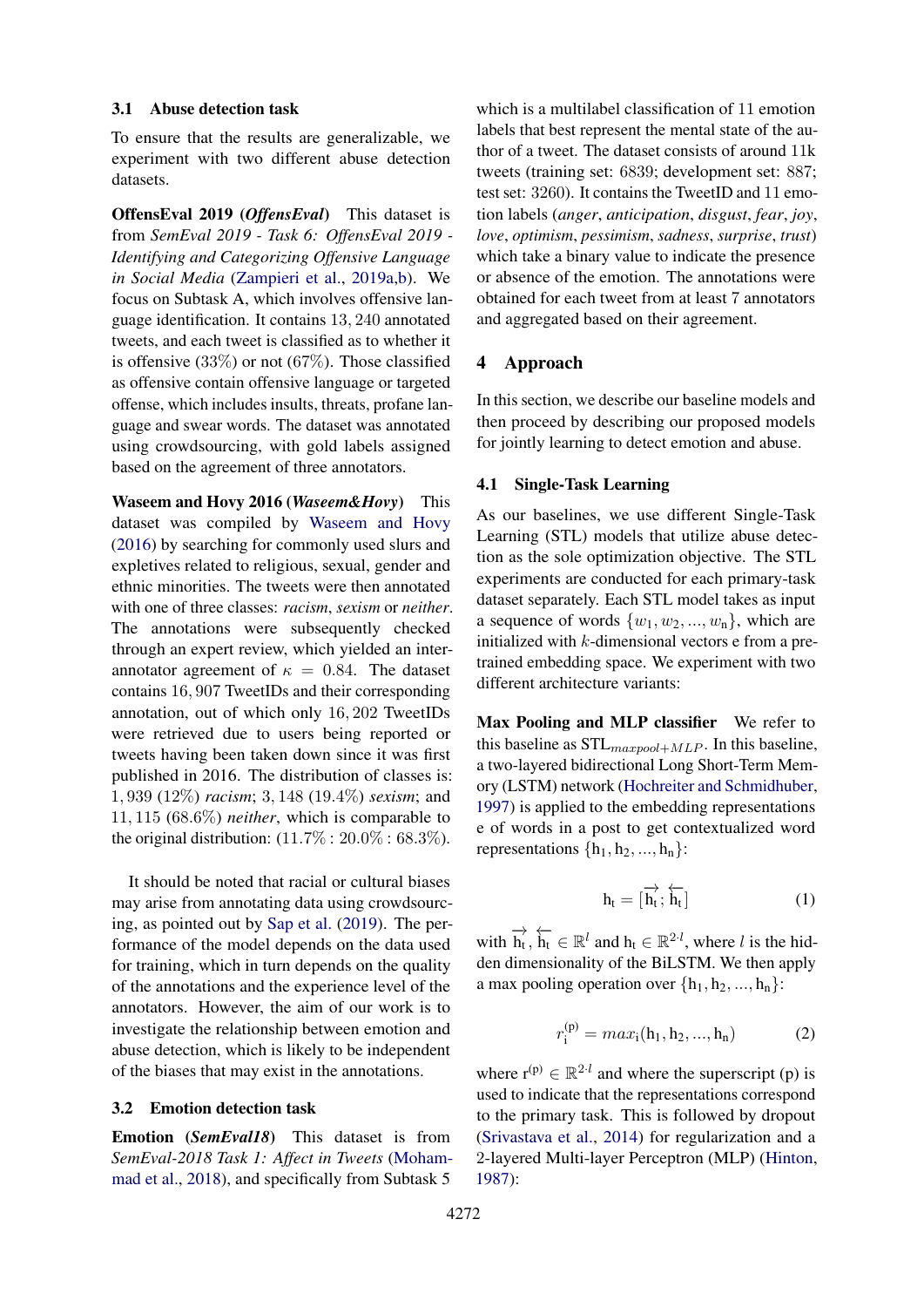$$
\mathbf{m}^{1(p)} = BatchNorm(tanh(W^{l_1}\mathbf{r}^{(p)}))
$$
 (3)

$$
m^{2(p)} = \tanh(W^{l_2} m^{1(p)})
$$
 (4)

$$
m_t^{(p)} = m_t^{2(p)} \tag{5}
$$

where  $W^{l_1}$  and  $W^{l_2}$  are the weight matrices of the 2-layer MLP. Dropout is applied to the output  $m^{(p)}$ of the MLP, which is then followed by a linear output layer to get the unnormalized output  $o^{(p)}$ . For *OffensEval*, a sigmoid activation  $\sigma$  is then applied in order to make a binary prediction with respect to whether a post is offensive or not, while the network parameters are optimized to minimize the binary cross-entropy (BCE):

$$
L_{BCE} = -\frac{1}{N} \sum_{i=1}^{N} y_i \cdot log(p(y_i)) +
$$
  

$$
(1 - y_i) \cdot log(1 - p(y_i))
$$
 (6)

where  $N$  is the number of training examples, and y denotes the true and  $p(y)$  the predicted label. For *Waseem&Hovy*, a *log\_softmax* activation is applied for multiclass classification, while the network parameters are optimized to minimize the categorical cross-entropy, that is, the negative loglikelihood (NLL) of the true labels:

<span id="page-3-1"></span>
$$
L_{NLL} = -\frac{1}{N} \sum_{i=1}^{N} log(p(y_i))
$$
 (7)

BiLSTM and Attention classifier We refer to this model as  $STL_{BiLSTM+attn}$ . In this baseline (Figure [1;](#page-4-0) enclosed in the dotted boxes), rather than applying max pooling, we apply dropout to h which is then followed by a third BiLSTM layer and an attention mechanism:

$$
\mathbf{u}_{t}^{(p)} = W^{a} \mathbf{r}_{t}^{(p)} \tag{8}
$$

$$
a_{t}^{(p)} = \frac{exp(\mathbf{u}_{t}^{(p)})}{\sum_{t} exp(\mathbf{u}_{t}^{(p)})}
$$
(9)

$$
m^{(p)} = \sum_{t} a_{t}^{(p)} r_{t}^{(p)}
$$
 (10)

where  $r^{(p)}$  is the output of the third BiLSTM. We then apply dropout to the output of the attention layer  $m^{(p)}$ . The remaining components, output layer and activation, are the same as the  $STL_{maxpool+MLP}$  model.

Across the two STL baselines, we further experiment with two different input representations: 1) GloVe (G), where the input is projected through the GloVe embedding layer [\(Pennington et al.,](#page-9-11) [2014\)](#page-9-11); 2) GloVe+ELMo (G+E), where the input is first projected through the GloVe embedding layer and the ELMo embedding layer [\(Peters et al.,](#page-9-12) [2018\)](#page-9-12) separately, and then the final word representation e is obtained by concatenating the output of these two layers. Given these input representations, we have a total of 4 different baseline models for abuse detection. We use grid search to tune the hyperparameters of the baselines on the development sets of the primary task (i.e., abuse detection).

#### 4.2 Multi-task Learning

<span id="page-3-0"></span>Our MTL approach uses two different optimization objectives: one for abuse detection and another for emotion detection. The two objectives are weighted by a hyperparameter  $\beta$  [(1 –  $\beta$ ) for abuse detection and  $\beta$  for emotion detection] that controls the importance we place on each task. We experiment with different STL architectures for the auxiliary task and propose MTL models that contain two network branches – one for the primary task and one for the auxiliary task – connected by a shared encoder which is updated by both tasks alternately.

Hard Sharing Model This model architecture, referred to as  $MTL_{Hard}$ , is inspired by [Caruana](#page-8-9) [\(1997\)](#page-8-9) and uses *hard parameter sharing*: it consists of a single encoder that is shared and updated by both tasks, followed by task-specific branches. Figure [1](#page-4-0) presents  $MTL_{Hard}$  where the dotted box represents the  $STL_{BiLSTM+attn}$  architecture that is specific to the abuse detection task. In the righthand side branch – corresponding to the auxiliary objective of detecting emotion – we apply dropout to h before passing it to a third BiLSTM. This is then followed by an attention mechanism to obtain  $m<sup>(a)</sup>$  and then dropout is applied to it. The superscript (a) is used to indicate that these representations correspond to the auxiliary task. Then, we obtain the unnormalized output  $o^{(a)}$  after passing  $m^{(a)}$  through a linear output layer with  $o^{(a)} \in \mathbb{R}^{11}$ (11 different emotions in *SemEval18*), which is then subjected to a sigmoid activation to obtain a prediction  $p(y)$ . While the primary task on the left is optimized using either Equation [6](#page-3-0) or [7](#page-3-1) (depending on the dataset used), the auxiliary task is optimized to minimize binary cross-entropy.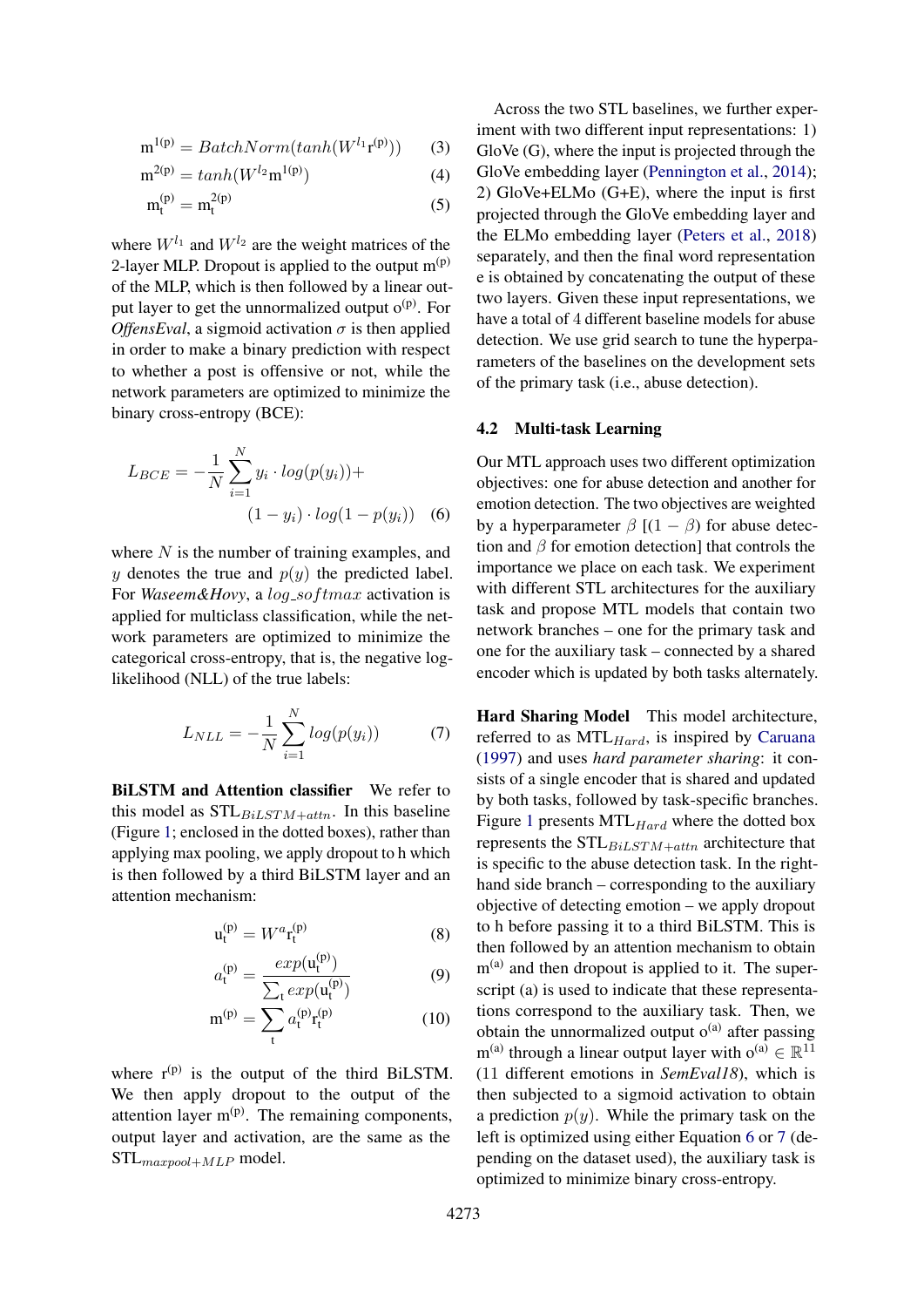<span id="page-4-0"></span>

Figure 1: MTL *Hard Sharing* model. The embedding representations  $\{e_1, e_2, ..., e_n\}$  are either a result of projection through the GloVe embedding layer or a concatenation of the projections through the GloVe and ELMo embedding layer. The different arrows are used to indicate the different passes for the primary and auxiliary task. The units on the left-hand side correspond to the primary task and the units on the right-hand side correspond to the auxiliary task with the *Stacked BiLSTM Encoder* and embedding layers shared by both tasks. The model inside the dotted box corresponds to the  $STL_{BiLSTM+attn}$  architecture.

<span id="page-4-1"></span>

Figure 2: MTL *(Gated) Double Encoder* architecture. For the MTL Gated Double Encoder model we use two learnable parameters  $\alpha$  that control information flow. For the MTL *Double Encoder* model, these are fixed and set to 1. The dotted boxes represent the  $STL_{BiLSTM+attn}$  architecture.

Double Encoder Model This model architecture, referred to as  $MTL_{DEncoder}$ , is an extension of the previous model that now has two BiL-STM encoders: a task-specific two-layered BiL- STM encoder for the primary task, and a shared two-layered BiLSTM encoder. During each training step of the primary task, the input representation e for the primary task is passed through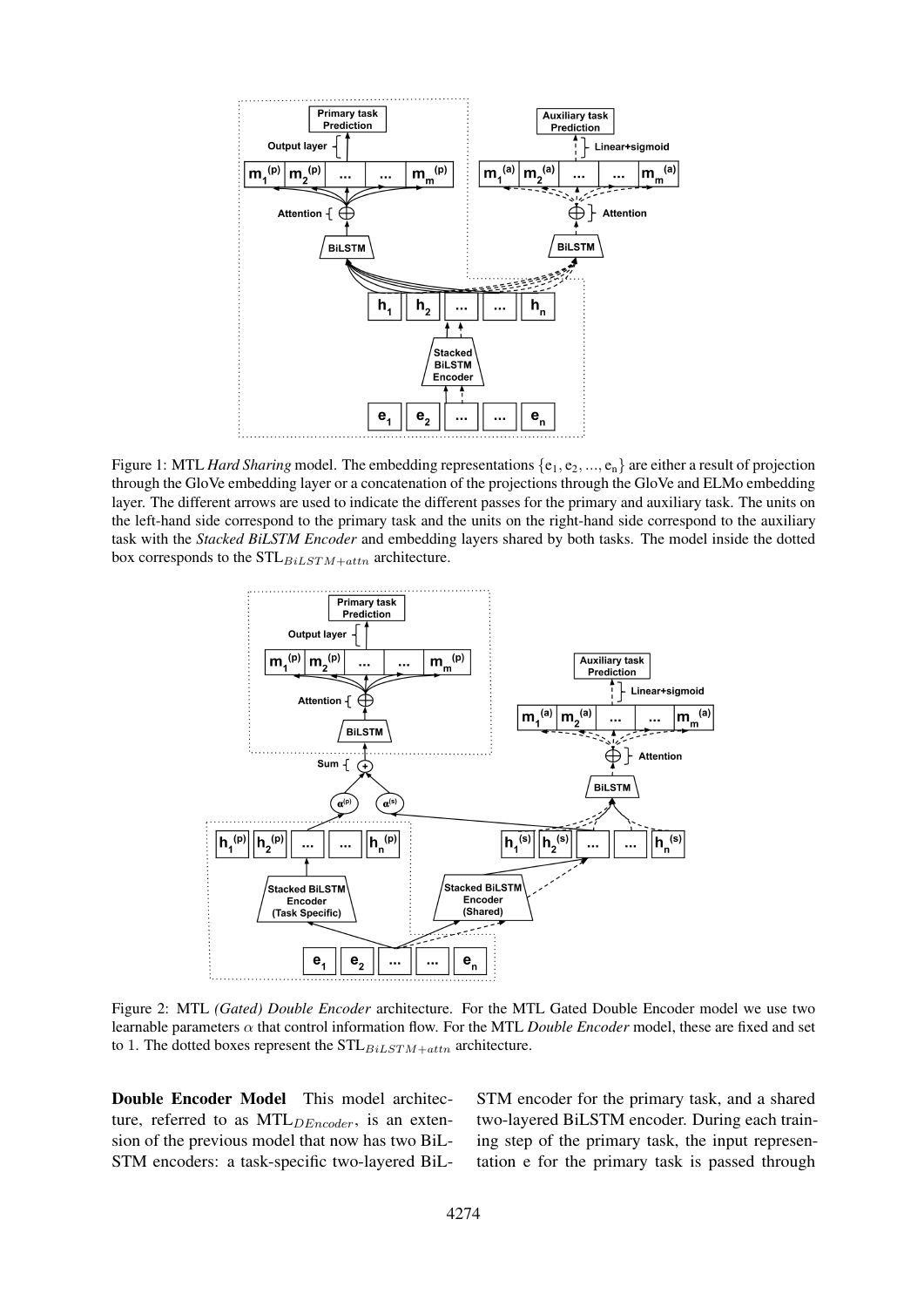both encoders, which results in two contextualized word representations  $\{h_1^{(p)}\}$  $\binom{p}{1}, \binom{p}{2}$  $\binom{p}{2}, \ldots, \binom{p}{n}$  and  $\{h_1^{(s)}\}$  $\mathfrak{h}_1^{(s)}$ ,  $\mathfrak{h}_2^{(s)}$  $\binom{s}{2}, \ldots, \binom{h(s)}{n}$ , where superscript (s) is used to denote the representations that result from the shared encoder. These are then summed (Figure [2,](#page-4-1) where both  $\alpha^{(p)}$  and  $\alpha^{(s)}$  are fixed and set to 1) and the output representation is passed through a third BiLSTM followed by an attention mechanism to get the post representation  $m^{(p)}$ . The rest of the components of the primary task branch, as well as the auxiliary task branch are the same as those in  $MTL_{Hard}$ .

Gated Double Encoder Model This model architecture, referred to as  $MTL_{GatedDEncoder}$ , is an extension of MTL<sub>DEncoder</sub>, but is different in the way we obtain the post representations  $m^{(p)}$ . Representations  $h^{(p)}$  and  $h^{(s)}$  are now merged using two learnable parameters  $\alpha^{(p)}$  and  $\alpha^{(s)}$  (where  $\alpha^{(p)} + \alpha^{(s)} = 1.0$ ) to control the flow of information from the representations that result from the two encoders (Figure [2\)](#page-4-1):

$$
\alpha^{(p)} \cdot h^{(p)} + \alpha^{(s)} \cdot h^{(s)} \tag{11}
$$

The remaining architecture components of the primary task and auxiliary task branch are the same as for  $MTL_{DEncoder}$ .

# 5 Experiments and results

### 5.1 Experimental setup

Hyperparameters We use pre-trained GloVe embeddings<sup>[2](#page-5-0)</sup> with dimensionality 300 and pre-trained ELMo embeddings<sup>[3](#page-5-1)</sup> with dimensionality 1024. Grid search is performed to determine the optimal hyperparameters. We find an optimal value of  $\beta = 0.1$  that makes the updates for the auxiliary task 10 times less important. The encoders consist of 2 stacked BiLSTMs with hidden  $size = 512$ . For all primary task datasets, the BiLSTM+Attention classifier and the 2-layered MLP classifier have *hidden\_size* = 256. For the auxiliary task datasets, the BiLSTM+Attention classifier and the 2-layered MLP classifier have hidden size = 512. Dropout is set to 0.2. We use the *Adam optimizer* [\(Kingma and Ba,](#page-8-23) [2014\)](#page-8-23) for all experiments. All model weights are initialized using *Xavier Initialization* [\(Glorot and Bengio,](#page-8-24) [2010\)](#page-8-24). For MTL<sub>GatedDEncoder</sub>,  $\alpha^{(p)} = 0.9$  and  $\alpha^{(s)} = 0.1.$ 

<span id="page-5-2"></span>

| <b>STL</b> model |                    | P     | R     | F1    |  |
|------------------|--------------------|-------|-------|-------|--|
|                  | maxpool+MLP        | 76.35 | 73.34 | 74.24 |  |
| G                | $BiLSTM + attn$    | 77.34 | 72.77 | 73.97 |  |
|                  | $maxpool + MLP$    | 77.19 | 72.73 | 73.95 |  |
| $G+E$            | <b>BiLSTM+attn</b> | 77.40 | 73.27 | 74.40 |  |

(a) *Twitter - OffensEval* STL results.

| <b>STL</b> model |             |       | R     | F1    |
|------------------|-------------|-------|-------|-------|
|                  | maxpool+MLP | 79.39 | 78.20 | 78.33 |
| G                | BiLSTM+attn | 77 97 | 77.57 | 77.49 |
|                  | maxpool+MLP | 80.66 | 77.13 | 78.31 |
| $G + E$          | BiLSTM+attn | 79.08 | 77.93 | 78.16 |

(b) *Twitter - Waseem and Hovy* STL results.

Table 1: STL model comparisons. In these tables, G denotes models that use GloVe embeddings and G+E denotes models in which word representations are concatenations of their corresponding GloVe and ELMo embeddings. The best performing model is highlighted in bold.

Training All models are trained until convergence for both the primary and the auxiliary task, and early stopping is applied based on the performance on the validation set. For MTL, we ensure that both the primary and the auxiliary task have completed at least 5 epochs of training. The MTL training process involves randomly (with  $p = 0.5$ ) alternating between the abuse detection and emotion detection training steps. Each task has its own loss function, and in each of the corresponding task's training step, the model is optimized accordingly. All experiments are run using stratified 10 fold cross-validation, and we use the paired t-test for significance testing. We evaluate the models using Precision  $(P)$ , Recall  $(R)$ , and F1  $(F1)$ , and report the average macro scores across the 10 folds.

#### 5.2 STL experiments

The STL experiments are conducted on the abuse detection datasets independently. As mentioned in the STL section, we experiment with four different model configurations to select the best STL baseline.

Table [1a](#page-5-2) presents the evaluation results of the STL models trained and tested on the *OffensEval* dataset, and Table [1b](#page-5-2) on the *Waseem and Hovy* dataset. The best results are highlighted in bold and are in line with the validation set results. We select the best performing STL model configuration on each dataset and use it as part of the corresponding MTL architecture in the MTL experiments below.

<span id="page-5-0"></span><sup>2</sup> https://nlp.stanford.edu/projects/glove/

<span id="page-5-1"></span><sup>&</sup>lt;sup>3</sup>https://allennlp.org/elmo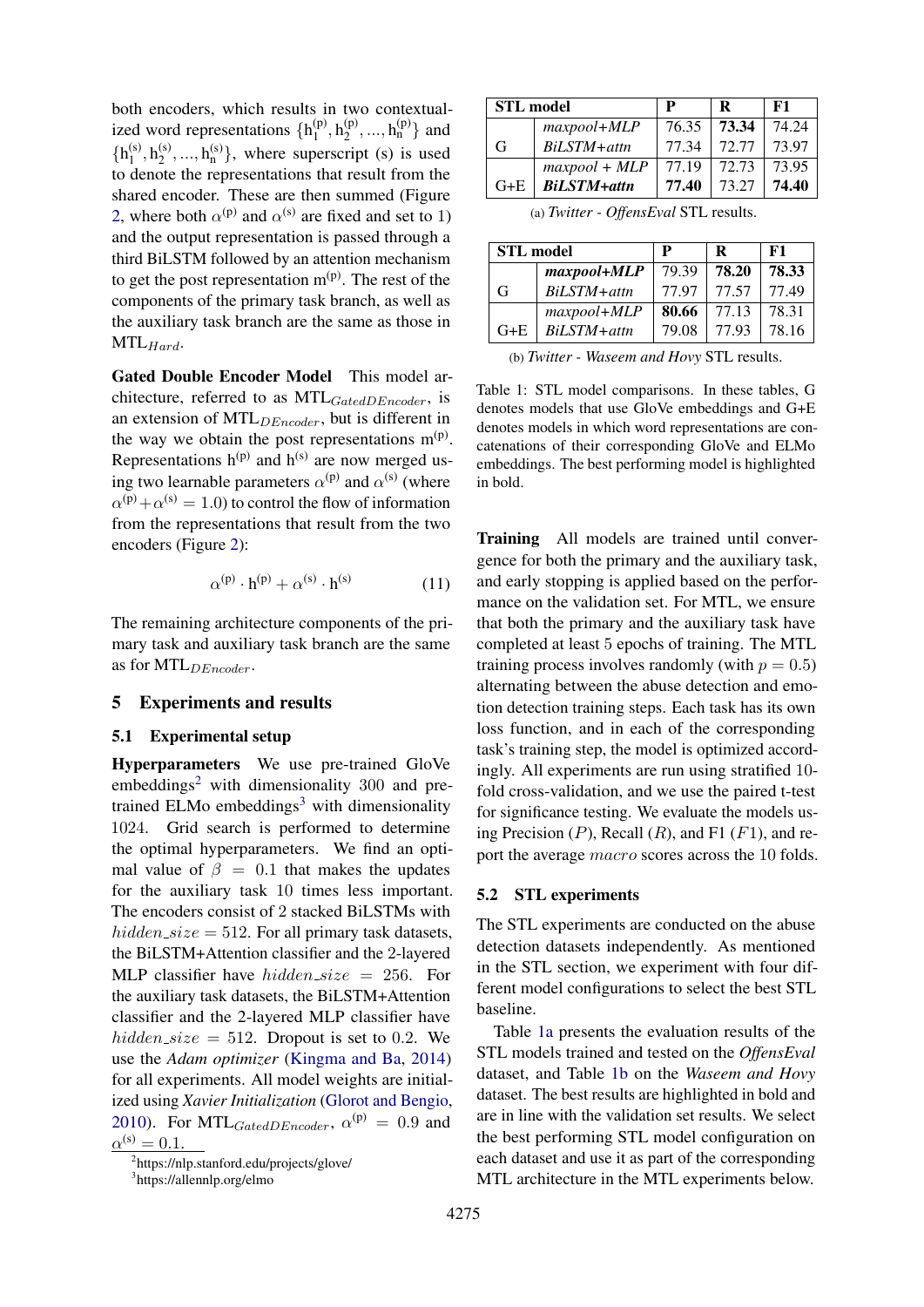<span id="page-6-0"></span>

| Model                        | P     | R     | F1                |
|------------------------------|-------|-------|-------------------|
| $\mathrm{STL}_{BiLSTM+attn}$ | 77.40 | 73.27 | 74.40             |
| $MTL_{Hard}$                 | 77.21 | 73.30 | 74.51             |
| $\text{MTL}_{DEncoder}$      | 77.47 | 73.82 | 74.97             |
| $MTL_{GatedDEncoder}$        | 77.46 | 75.27 | $76.03^{\dagger}$ |

| Model                 |       | R     | F1                |
|-----------------------|-------|-------|-------------------|
| $STL_{maxpool+MLP}$   | 79.39 | 78.20 | 78.33             |
| $\text{MTL}_{Hard}$   | 79.34 | 77.61 | 77.90             |
| $MTL_{DEncoder}$      | 80.77 | 78.18 | 79.02             |
| $MTL_{GatedDEncoder}$ | 80.12 | 79.60 | $79.55^{\dagger}$ |

(a) *Twitter - OffensEval* results.

(b) *Twitter - Waseem and Hovy* results.

Table 2: STL vs. MTL with emotion detection as the auxiliary task. † indicates statistically significant improvement over STL.

<span id="page-6-1"></span>

| <b>Dataset</b> | <b>Method</b> | P     | R                 | F1                |
|----------------|---------------|-------|-------------------|-------------------|
| OE.            | MTL           | 77.46 | $75.27^{\dagger}$ | $76.03^{\dagger}$ |
|                | Transfer      | 76.81 | 73.71             | 74.67             |
| W&H            | MTL           | 80.12 | $79.60^{\dagger}$ | 79.55             |
|                | Transfer      | 81.28 | 77.72             | 79.07             |

Table 3: MTL vs. transfer learning performance. *OE* refers to the *OffensEval* dataset and *W&H* to the *Waseem&Hovy* dataset. † indicates statistically significant improvements.

### 5.3 MTL experiments

In this section, we examine the effectiveness of the MTL models for the abuse detection task and explore the impact of using emotion detection as an auxiliary task. We also compare the performance of our MTL models with that of a transfer learning approach.

Emotion detection as an auxiliary task In this experiment, we test whether incorporating emotion detection as an auxiliary task improves the performance of abuse detection. Tables [2a](#page-6-0) and [2b](#page-6-0) show the results on *OffensEval* and *Waseem and Hovy* datasets († indicates statistically significant results over the corresponding STL model). Learning emotion and abuse detection jointly proved beneficial, with MTL models achieving statistically significant improvement in F1 using the *Gated Double Encoder Model* MTL<sub>GatedDEncoder</sub> ( $p < 0.05$ , using a paired t-test). This suggests that affective features from the shared encoder benefit the abuse detection task.

MTL vs. transfer learning Transfer learning is an alternative to MTL that also allows us to transfer knowledge from one task to another. This experiment aims to compare the effectiveness of MTL against transfer learning. We selected the MTL model with the best performance in abuse detection and compared it against an identical model, but trained in a transfer learning setting. In this setup, we first train the model on the emotion detection task until convergence and then proceed by fine-tuning it for the abuse detection task. Table [3](#page-6-1) presents the comparison between MTL and transfer learning, for which we use the same architecture and hyperparameter configuration as MTL. We observe that MTL outperforms transfer learning and provides statistically significant ( $p < 0.05$ ) results on both *OffensEval* and *Waseem and Hovy* datasets.

# 6 Discussion

Auxiliary task Our results show that emotion detection significantly improves abuse detection on both *OffensEval* and *Waseem and Hovy* datasets. Table [4](#page-7-2) presents examples of improvements in both datasets achieved by the  $MTL_{GatedDEncoder}$ model, over the STL model. In the examples, the highlighted words are emotion evocative words, which are also found in the *SemEval2018 Emotion* dataset. As the emotion detection task encourages the model to learn to predict the emotion labels for the examples that contain these words, the word representations and encoder weights that are learned by the model encompass some affective knowledge. Ultimately, this allows the MTL model to determine the affective nature of the example, which may help it to classify abuse more accurately. It is also interesting to observe that a controversial person or topic may strongly influence the classification of the sample containing it. For example, sentences referring to certain politicians may be classified as *Offensive*, regardless of the context. An example instance of this can be found in Table [4.](#page-7-2) [4](#page-6-2) The MTL model, however, classifies it correctly, which may be attributed to the excessive use of "*!*" marks. The latter is one of the most frequently used symbols in the *SemEval2018 Emotion* dataset, and it can encompass many emotions such as *surprise*, *fear*, etc., therefore, not being indicative of a particular type of emotion. Such knowledge can be learned within the shared features of the MTL model.

<span id="page-6-2"></span><sup>&</sup>lt;sup>4</sup>We mask the name using the *POLITICIAN*<sub>-</sub> tag.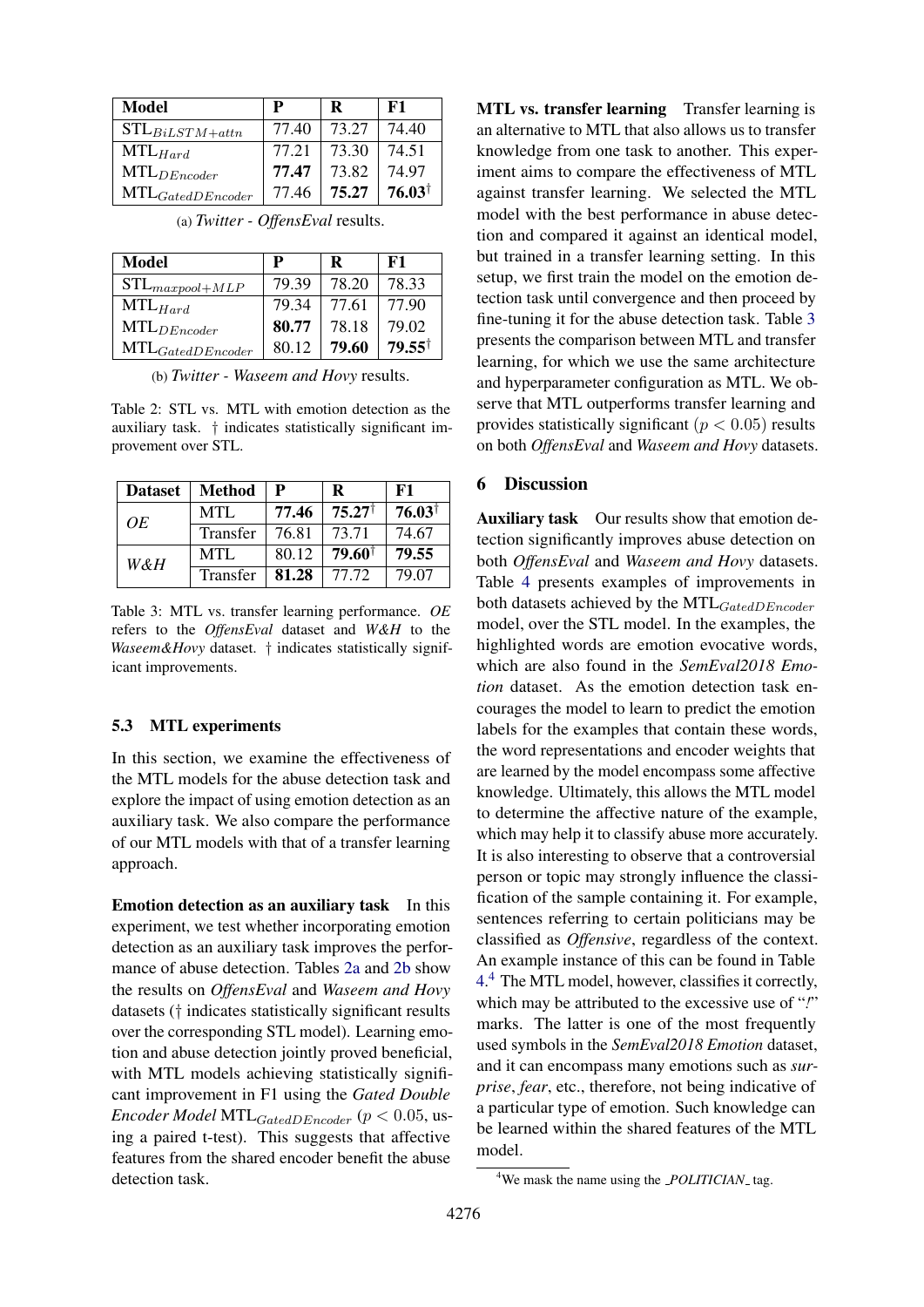<span id="page-7-2"></span>

| <b>Sample</b>                                 | <b>STL</b>              | <b>MTL</b>          | <b>Gold Label</b>   | <b>Predicted Emotion</b> |
|-----------------------------------------------|-------------------------|---------------------|---------------------|--------------------------|
| <b>Shut up</b> Katie and Nikki That is        | neither                 | sexism              | sexism              | disgust                  |
| all :) #HASHTAG                               |                         |                     |                     |                          |
| MTN_That's the disadvantage of                | neither                 | racism              | racism              | anger, disgust           |
| following a religion of uneducated            |                         |                     |                     |                          |
| morons, so that you have to rely on           |                         |                     |                     |                          |
| Kufir for everything.                         |                         |                     |                     |                          |
| <b>MTN</b> Earthly tyrants want to be         | neither                 | racism              | racism              | fear, optimism           |
| <b>feared</b> because for them <b>fear</b> is |                         |                     |                     |                          |
| control and obedience. The writer             |                         |                     |                     |                          |
| of the Quran was unsophisticated.             |                         |                     |                     |                          |
| MTN_And does this <b>surprise</b> any         | <i><b>Offensive</b></i> | <b>NotOffensive</b> | <b>NotOffensive</b> | None                     |
| of us POLITICIAN_SUPPORT-                     |                         |                     |                     |                          |
| ERS!!! Not at all We have heard               |                         |                     |                     |                          |
| him accused of everything that can            |                         |                     |                     |                          |
| be imagined!!! We still stand BE-             |                         |                     |                     |                          |
| HIND POLITICIAN .!!!                          |                         |                     |                     |                          |
| $MTN$ <sub>-</sub> I m pretty sure you are    | <i><b>Offensive</b></i> | <b>NotOffensive</b> | <i>NotOffensive</i> | joy, optimism            |
| not too bad yourselfthanks for a              |                         |                     |                     |                          |
| lil bit of sweetness on this brutal           |                         |                     |                     |                          |
| world                                         |                         |                     |                     |                          |

Table 4: STL vs. MTL: samples from *Twitter - Waseem and Hovy* and *Twitter - OffensEval* datasets, where superior performance of MTL is observed. The 'predicted emotion' column contains the emotion labels predicted on the abuse detection data. The name of the politician in the fourth row is masked using the *POLITICIAN* tag.

MTL vs. transfer learning This experiment demonstrates that MTL achieves higher performance than transfer learning in a similar experimental setting. The higher performance may be indicative of a more stable way of transferring knowledge, which leads to better generalization. In the MTL framework, since the shared parameters are updated alternately, each task learns some knowledge that may be mutually beneficial to both related tasks, which leads to a shared representation that encompasses the knowledge of both tasks and hence is more generalized. In contrast, in the case of transfer learning, the primary task fine-tunes the knowledge from the auxiliary task (i.e., in the form of pre-trained parameters) for its task objective and may be forgetting auxiliary task knowledge.

# 7 Conclusion

In this paper, we proposed a new approach to abuse detection, which takes advantage of the affective features to gain auxiliary knowledge through an MTL framework. Our experiments demonstrate that MTL with emotion detection is beneficial for the abuse detection task in the *Twitter* domain. The mutually beneficial relationship that exists between these two tasks opens new research avenues for improvement of abuse detection systems in other domains as well, where emotion would equally play a role. Overall, our results also suggest the superiority of MTL over STL for abuse detection. With this new approach, one can build more complex models introducing new auxiliary tasks for abuse detection. For instance, we expect that abuse detection may also benefit from joint learning with complex semantic tasks, such as figurative language processing and inference.

# **References**

- <span id="page-7-0"></span>Guy Aglionby, Chris Davis, Pushkar Mishra, Andrew Caines, Helen Yannakoudakis, Marek Rei, Ekaterina Shutova, and Paula Buttery. 2019. [CAMster](https://doi.org/10.18653/v1/S19-2100)[dam at SemEval-2019 task 6: Neural and graph](https://doi.org/10.18653/v1/S19-2100)[based feature extraction for the identification of of](https://doi.org/10.18653/v1/S19-2100)[fensive tweets.](https://doi.org/10.18653/v1/S19-2100) In *Proceedings of the 13th International Workshop on Semantic Evaluation*, pages 556–563, Minneapolis, Minnesota, USA. Association for Computational Linguistics.
- <span id="page-7-1"></span>Md Shad Akhtar, Deepanway Ghosal, Asif Ekbal, Pushpak Bhattacharyya, and Sadao Kurohashi. 2018. A multi-task ensemble framework for emotion, sen-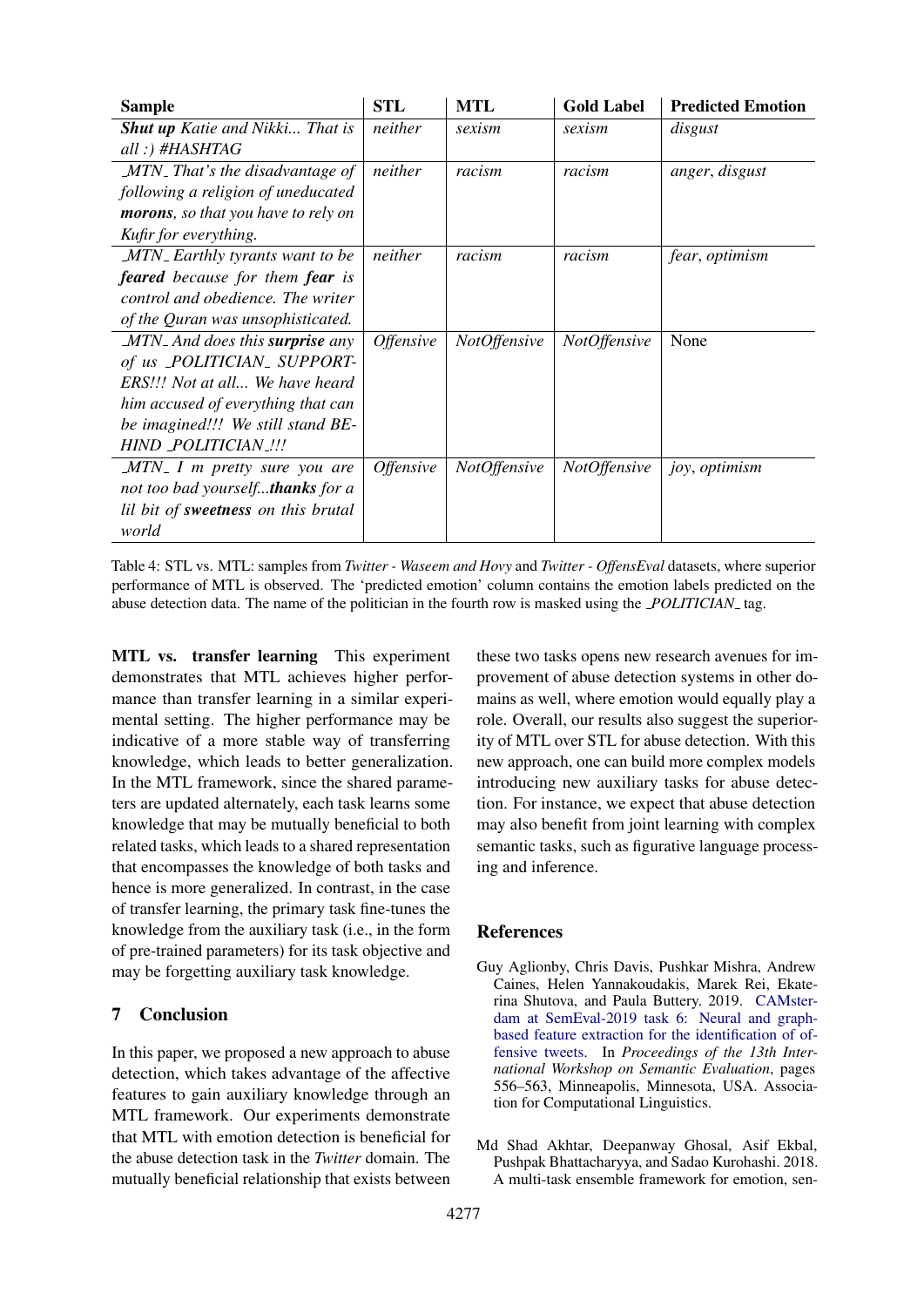timent and intensity prediction. *arXiv preprint arXiv:1808.01216*.

- <span id="page-8-9"></span>Rich Caruana. 1997. Multitask learning. *Machine learning*, 28(1):41–75.
- <span id="page-8-15"></span>Ronan Collobert and Jason Weston. 2008. A unified architecture for natural language processing: Deep neural networks with multitask learning. In *Proceedings of the 25th international conference on Machine learning*, pages 160–167. ACM.
- <span id="page-8-12"></span>Maral Dadvar, Dolf Trieschnigg, Roeland Ordelman, and Franciska de Jong. 2013. Improving cyberbullying detection with user context. In *European Conference on Information Retrieval*, pages 693–696. Springer.
- <span id="page-8-18"></span>Taner Danisman and Adil Alpkocak. 2008. Feeler: Emotion classification of text using vector space model. In *AISB 2008 Convention Communication, Interaction and Social Intelligence*, volume 1, page 53.
- <span id="page-8-11"></span>Karthik Dinakar, Roi Reichart, and Henry Lieberman. 2011. Modeling the detection of textual cyberbullying. In *fifth international AAAI conference on weblogs and social media*.
- <span id="page-8-16"></span>Paul Ekman. 1992. An argument for basic emotions. *Cognition & emotion*, 6(3-4):169–200.
- <span id="page-8-14"></span>Antigoni Maria Founta, Despoina Chatzakou, Nicolas Kourtellis, Jeremy Blackburn, Athena Vakali, and Ilias Leontiadis. 2019. A unified deep learning architecture for abuse detection. In *Proceedings of the 10th ACM Conference on Web Science*, pages 105– 114. ACM.
- <span id="page-8-10"></span>Njagi Dennis Gitari, Zhang Zuping, Hanyurwimfura Damien, and Jun Long. 2015. A lexicon-based approach for hate speech detection. *International Journal of Multimedia and Ubiquitous Engineering*, 10(4):215–230.
- <span id="page-8-24"></span>Xavier Glorot and Yoshua Bengio. 2010. Understanding the difficulty of training deep feedforward neural networks. In *Proceedings of the thirteenth international conference on artificial intelligence and statistics*, pages 249–256.
- <span id="page-8-22"></span>Geoffrey E Hinton. 1987. Learning translation invariant recognition in a massively parallel networks. In *International Conference on Parallel Architectures and Languages Europe*, pages 1–13. Springer.
- <span id="page-8-21"></span>Sepp Hochreiter and Jürgen Schmidhuber. 1997. Long short-term memory. *Neural computation*, 9(8):1735–1780.
- <span id="page-8-23"></span>Diederik P Kingma and Jimmy Ba. 2014. Adam: A method for stochastic optimization. *arXiv preprint arXiv:1412.6980*.
- <span id="page-8-8"></span>Edward A Mabry. 1974. Dimensions of profanity. *Psychological Reports*, 35(1):387–391.
- <span id="page-8-17"></span>Albert Mehrabian. 1996. Pleasure-arousal-dominance: A general framework for describing and measuring individual differences in temperament. *Current Psychology*, 14(4):261–292.
- <span id="page-8-5"></span>Pushkar Mishra, Marco Del Tredici, Helen Yannakoudakis, and Ekaterina Shutova. 2018a. [Author](https://www.aclweb.org/anthology/C18-1093) [profiling for abuse detection.](https://www.aclweb.org/anthology/C18-1093) In *Proceedings of the 27th International Conference on Computational Linguistics*, pages 1088–1098, Santa Fe, New Mexico, USA. Association for Computational Linguistics.
- <span id="page-8-6"></span>Pushkar Mishra, Marco Del Tredici, Helen Yannakoudakis, and Ekaterina Shutova. 2019a. [Abu](https://doi.org/10.18653/v1/N19-1221)[sive Language Detection with Graph Convolutional](https://doi.org/10.18653/v1/N19-1221) [Networks.](https://doi.org/10.18653/v1/N19-1221) In *Proceedings of the 2019 Conference of the North American Chapter of the Association for Computational Linguistics: Human Language Technologies, Volume 1 (Long and Short Papers)*, pages 2145–2150, Minneapolis, Minnesota. Association for Computational Linguistics.
- <span id="page-8-13"></span>Pushkar Mishra, Helen Yannakoudakis, and Ekaterina Shutova. 2018b. [Neural character-based composi](https://doi.org/10.18653/v1/W18-5101)[tion models for abuse detection.](https://doi.org/10.18653/v1/W18-5101) In *Proceedings of the 2nd Workshop on Abusive Language Online (ALW2)*, pages 1–10, Brussels, Belgium. Association for Computational Linguistics.
- <span id="page-8-1"></span>Pushkar Mishra, Helen Yannakoudakis, and Ekaterina Shutova. 2019b. Tackling online abuse: A survey of automated abuse detection methods. *Arxiv: abs/1908.06024*.
- <span id="page-8-20"></span>Saif Mohammad, Felipe Bravo-Marquez, Mohammad Salameh, and Svetlana Kiritchenko. 2018. Semeval-2018 task 1: Affect in tweets. In *Proceedings of The 12th International Workshop on Semantic Evaluation*, pages 1–17.
- <span id="page-8-0"></span>Emily R. Munro. 2011. The protection of children online: a brief scoping review to identify vulnerable groups.
- <span id="page-8-4"></span>Chikashi Nobata, Joel Tetreault, Achint Thomas, Yashar Mehdad, and Yi Chang. 2016. Abusive language detection in online user content. In *WWW*, pages 145–153.
- <span id="page-8-19"></span>Sinno Jialin Pan and Qiang Yang. 2009. A survey on transfer learning. *IEEE Transactions on knowledge and data engineering*, 22(10):1345–1359.
- <span id="page-8-3"></span>Ji Ho Park and Pascale Fung. 2017. One-step and twostep classification for abusive language detection on twitter. *arXiv preprint arXiv:1706.01206*.
- <span id="page-8-7"></span>George TW Patrick. 1901. The psychology of profanity. *Psychological Review*, 8(2):113.
- <span id="page-8-2"></span>John Pavlopoulos, Prodromos Malakasiotis, and Ion Androutsopoulos. 2017. Deep learning for user comment moderation. In *ALW*, pages 25–35.